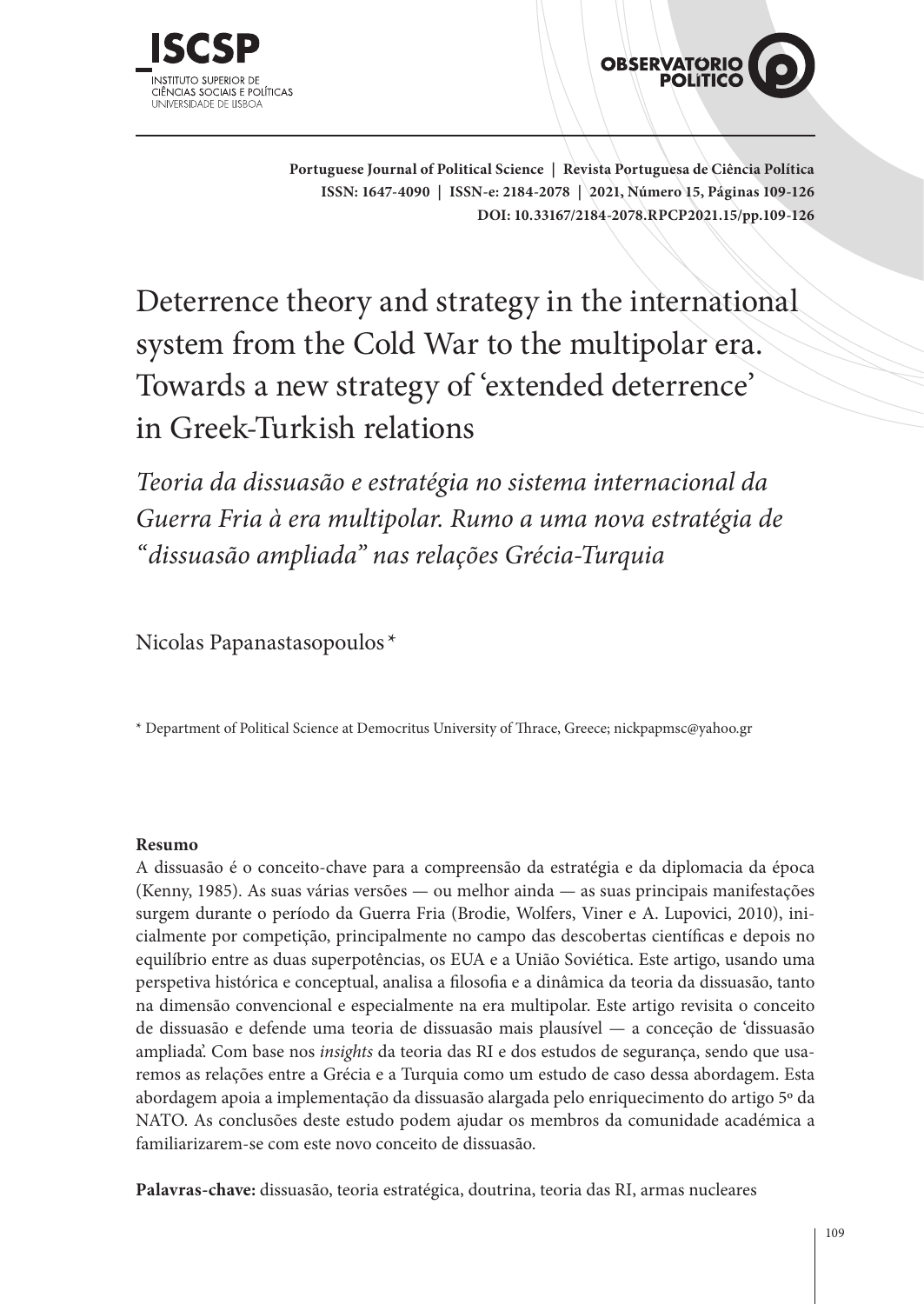#### **Abstract**

Deterrence is the key concept for understanding the strategy and diplomacy of the age (Kenny, 1985). Its various versions — or better yet — its main manifestations appear during the Cold War period (Brodie, Wolfers, Viner, at A. Lupovici, 2010), initially through competition, especially in the field of scientific discoveries and then in the balance between the two superpowers, the US and the Soviet Union. This article, using a historical and conceptual perspective, analyses the philosophy and dynamic of the deterrence theory, both in the conventional and especially in its Cold War and the multipolar era dimension. This article revisits the concept of deterrence and defends a more plausible deterrence theory — the 'extended deterrence' conception. Drawing on insights from the IR theory and security studies, we are going to use Greek-Turkish relations as a case study of this approach. This approach supports an implementation of the extended deterrence by the enrichment of the NATO's article 5. The findings of this study can help members of the academic community familiarize themselves with this new concept of deterrence.

**Keywords:** deterrence, strategic theory, doctrine, IR theory, nuclear weapons.

### **1. Introduction**

Dealing with the fundamental essence of this approach, deterrence is a well-defined concept that has been studied and practiced throughout history and, to an even greater depth, following the advent of nuclear weapons (Schwarz, 2005). The present challenge refers to the transition from the classical-conventional to nuclear deterrence and to new forms of this doctrine. This paper seeks to draw out the literature on deterrence and identify its applicability within a newly delineated domain of analysis. Classical deterrence centers on a potential adversary's cost-benefit calculus to dissuade specific actions, and differs from compellence by focusing on *ex-ante* behavior manipulation through *a priori* use of force or other tools of state power. Both compellence (as Thomas C. Schelling quoted), and deterrence are forms of coercion, however, the former employs both hard and soft power (in terms of J. Nye's approach) both in the present and future with continued or escalated actions, while the latter threatens use of force (power) absent their employment (Schwarz, 2005).

It is well-known that the strategy of deterrence seems to have become problematic since the downfall of the Soviet Union. 'Some even maintain that the US has abandoned the strategy altogether. The concept of deterrence is also no longer found in discussions about European security policy, having been replaced by the idea of conflict prevention, preferably employing non-military means.'**[1]** Under this direction there is no getting around the fact that violence can often only be avoided or ended

<sup>1.</sup> Schwartz K. D, "The Future of Deterrence", *SWP Research Paper*, Stiftung Wissenschaft und Politik, German Institute for International and Security Affairs (2005), https://www.swp-berlin.org/fileadmin/contents/products/research\_papers/Microsoft\_Word\_\_\_S13\_05\_swz\_engl\_ks.pdf), pp. 1-36.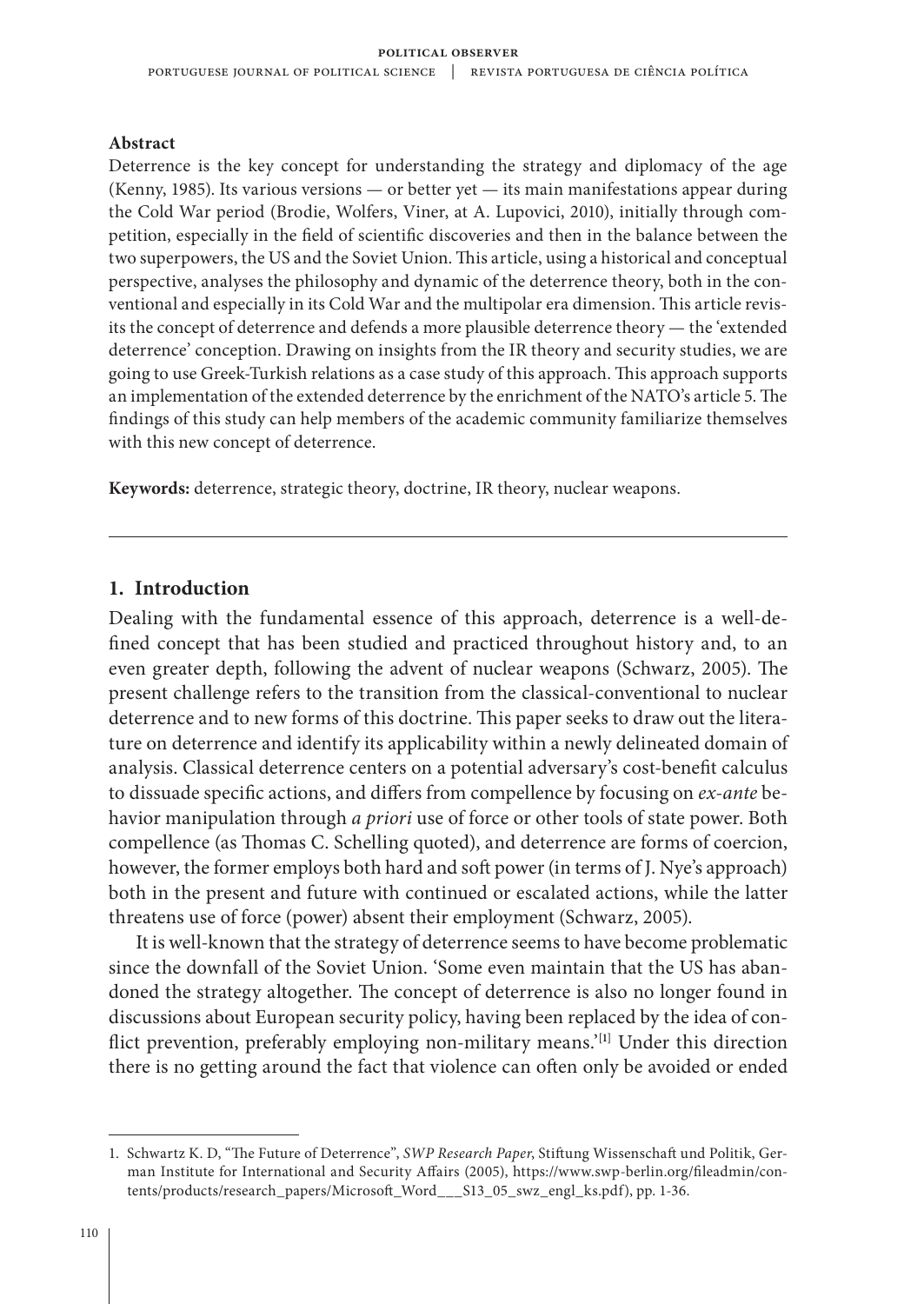by the threat or occasional use of counterforce. Success at containing and moderating violent conflicts, or, for that matter, resolving and ending them, is dependent on using instruments that are appropriate to and correspond with phases of a conflict. This is the inevitable conclusion one reaches after an analysis of post-Cold War conflicts, leading to a number of consequences for the shaping of international and national policy as well as for deterrence (Schwarz, 2005).

For this reason, this paper examines Schwarz's idea that any reevaluation of the deterrence's concepts has to begin with the realization that the reduction (reflection) of the term and its substance to military, and particularly nuclear means is outdated. Furthermore, deterrence will no longer play the role it had during the bipolar and nuclear world of the East-West conflict with its clear and calculate threats, due to the new multipolar type of the world order. Along this path, the following research proposal revisits the concept of deterrence as 'extended deterrence' and seeks its implementation in Greek-Turkish relations in which it is necessary to enrich NATO's article 5.

Methodologically, this paper combines analytical tools from the fields of international history, security studies and IR theory, with a more reflective point of view. Initially, an analysis of the predominant term is attempted in close connection with the strategic theory. It presents the contemporary problem, as it results from the study of literature on the deterrence issues. In order for the objectives of the study to be met, a wide range of historic data sources were used in the research. The sources of primary and secondary data (literature, internet) are referenced in the discussion. The main contribution is a detailed case-study of deterrence in Greek-Turkish relations. Empirical detection and demonstration are supplying the analysis with the required gravity. The study concludes with a discussion on recommendations and other food for thought.

# **2. The history of the deterrence**

Historically the deterrence is not a novel concept. The classical IR rule on deterrence can be traced back to the Peloponnesian War and the threat of violence in response to the adversary actions. Consequently, Machiavelli holds a unique position in strategic-military thinking, due to the fact that his ideas were based on the acknowledgment of the relationship between the changes in military organization and on the revolutionary changes that had occurred in the social, political and technological sector (P. Paret, 2004). What is more, Machiavelli argues that the aim of any military operation — which must be planned in advance and be coordinated — is the one decisive battle and therefore administration should be a one-man show. As regards Clausewitz, the concept of strategy, according to his definition, includes the use or threat of use of the battle for war purposes. Verbatim: 'strategy is the use of armed force to achieve the military objective and thus the political purpose of war'.

Yet, more modern formulations of deterrence are largely rooted in the nuclear world following World War. The most common type of deterrence known as conven-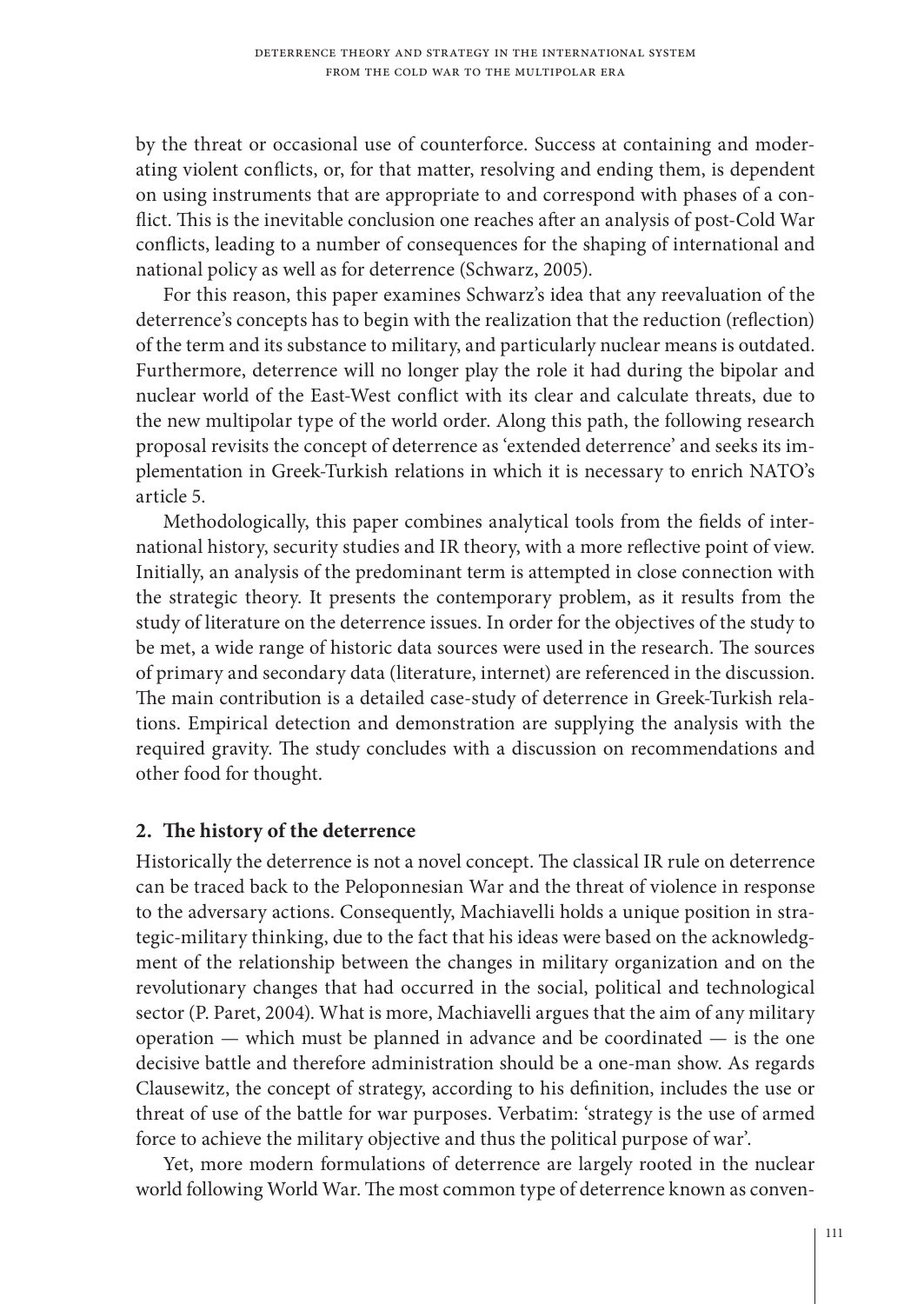tional deterrence was established by Bernard Brodie, Thomas Schelling and others and focuses on the *ex-ante* dissuasion of adversaries through the threat of *ex-post* costs in response to potential adversary actions. Robert Jervis identified three 'waves' of deterrence theorizing to which a potential fourth wave has been added by Jeffery Knopf. First wave deterrence theory rested on the rise and consequences of nuclear weapons. Bernard Brodie et al., asserted that the use of nuclear weapons had almost no innate strategic or tactical value outside of being a threat against an adversary. In this context, in modern times, the transition to nuclear weapons has changed the concept of strategy dramatically and has caused structural changes in international relations, while the study of nuclear strategy is the study of the non-use of these weapons. In strategic dilemmas, the answers were given in the form of strategic doctrines. In particular, they were being transmuted, among other things, in the strategic deterrence doctrine, pointing out that for a long time the center of analytical gravity has focused on the relevant American point of view; until recently the Soviet point of view was absent. Observing the corresponding strategic doctrines, we have seen, in the spirit of containment, 'nuclear deterrence', as an *ex natura* defense strategy. However, technological progress and the changing balance of power between the US and the USSR had consequently transformed the deterrence doctrine by which the US intended to prevent Soviet aggression in the future. Beyond that, the US relied on the *quid pro quo* ability, with instruments chosen by the United States through the policy of 'massive retaliation'. Its interpretation reflected that the nuclear response to a major USSR attack would be so damaging that it would cancel out the potential gain of the attack. Therefore, the US defense strategy had been based on increased spending, on the US nuclear program, but at the same time conventional allied forces were reinforced in order to ensure absolute military readiness whenever and wherever a Soviet attack was to take place.**[2]** Cold War deterrence**[3]** was based precisely on the existence of a huge number of destructive weapons and on the guarding of many strategic nuclear weapons, as well as on unilateral efforts for international stability**[4]**. Brinkmanship

<sup>2.</sup> Also, both the idea of a 'pre-emptive attack' and 'vulnerability' (regarding to the 'first' and 'second strike) were important.

<sup>3.</sup> Glenn Snyder, a member of the original postwar generation of deterrence theorists, recognized as early as 1959 that U.S. forces were "incapable of denying any territory to the Soviets that they wish to take with full force." That was not the forces' main purpose—but nor, on the other hand, were they mere "hostages," a force serving only as a trip wire for U.S. involvement. The sizeable U.S. presence had deterrent value "in its indirect complementary effects—that is, in the extent to which it strengthens the probable or evident willingness of the West to activate the strategic airpower deterrent." (See: Mazarr, 2018).

<sup>4.</sup> Mazarr M. J, "Understanding Deterrence", *RAND Corporation* (2018), https://www.rand.org/content/ dam/rand/pubs/perspectives/PE200/PE295/RAND\_PE295.pdf, pp.1-14: For obvious reasons, extended deterrence is more challenging than direct deterrence. This is partly true for military operational reasons: It is more difficult to deny an attack far from home, a mission that demands the projection of military force sometimes thousands of miles away and often much closer to the territory of the aggressor state. However, it is also true for reasons of credibility. An aggressor can almost always be certain a state will fight to defend itself, but it may doubt that a defender will fulfill a pledge to defend a third party. During the Cold War, for example, there were constant debates about the credibility of the U.S. promise to "sacrifice New York for Paris."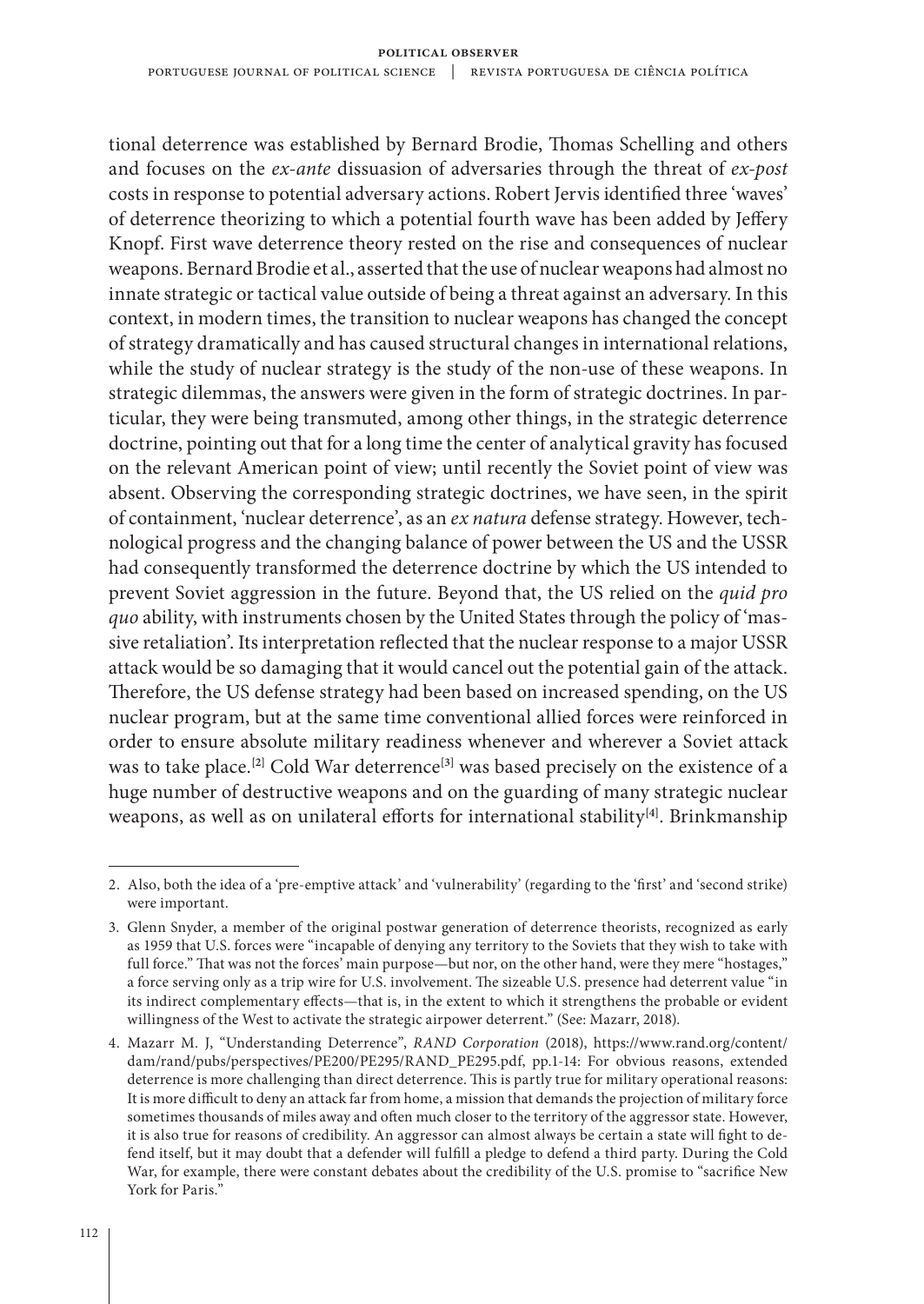and its dynamics explained not only Cold War crises, but also what has been done in the political reciprocation that followed the Cold War and the proliferation of nuclear weapons (Powell, 2003). Following this path, that is, of the US nuclear prominence (as a result of the use of atomic bombs), we saw the political and ideological representations of the opponent, the promotion of containment policy and the consequent nuclear deterrence as the ultimate means of its implementation, which also had an economic aspect: the cost was prohibitive for Western Europe as *vis a vis* conventional weapons (Ifantis, 2010, p.234). Thus, it is important for the evolution of the deterrence doctrine to focus on the Cuban missile crisis (1962)**[5]**. By that time, the deterrence doctrine was that of massive retaliation, as the US would respond with nuclear weapons in the event of a conventional attack by the Soviets against Western Europe. The technological developments and the Soviet achievements, with the USSR's ability to attack US territory endangered the deterrence structure of the United States. Also, the Cuban missile crisis and the possibility of a potential first strike (as Castro and Guevara desired) by the USSR leadership have shown that rationalism (and not unorthodox action) is (the) key to deterrence. Furthermore, the strategic theory debate focuses on the contradiction of the following dipoles, such as 'action-reaction' and 'defense-attack'. The fundamental concept to adopt a nuclear strategy was escalation-supposing, of course, that one might have warned the opponent that things could, at some point, get out of control. Nevertheless, the idea of superiority in escalation was much more attractive than the threat of leaving something to chance. It is important to say that, during the Cuban missile crisis, Kennedy repudiated the Soviet Union's choice of retaliation by dispersing all US aircrafts at political airports and by threatening a total retaliation. Finally, the adoption of the US 'flexible response' strategic doctrine led to a greater flexibility in choosing the means of conflict through a more systematic classification of weapons systems that would be used in a conflict to the point of 'nucleariarity' (at conventional-tactic, nuclear-Strategic nuclear weapons level). In fact, it had caused a terrifying military power expansion (of the two superpowers) horizontally (by upgrading and proliferating the existing weapons) and vertically (by creating new weapons). Following Kennedy's assassination, under MacNamara's leadership, we evidenced the Mutual Assured Destruction (MAD) doctrine. Its content derived from the ability of prevention versus a deliberate nuclear attack against the United States or its allies; by continually maintaining a clear and unsure ability to inflict on the attacker or on the coalition of attackers an unacceptable degree of harm - even after the absorption of a sudden first attack. 'This doctrine argued that, due to the very large number of nuclear weapons which were available to both sides meaning that a mutual disaster

<sup>5.</sup> Mazarr, op.cit: in many Cold War cases, for example, such as Berlin and the Cuban Missile Crisis, U.S. leaders ended up undertaking various initiatives to convince the Soviet Union that it would be secure without aggression. Especially when dealing with a peer rival that believes it has a rightful claim to international status, it can be very difficult to merely threaten a potential aggressor into submission. Some form of reassurance is almost always part of any successful dissuasion strategy.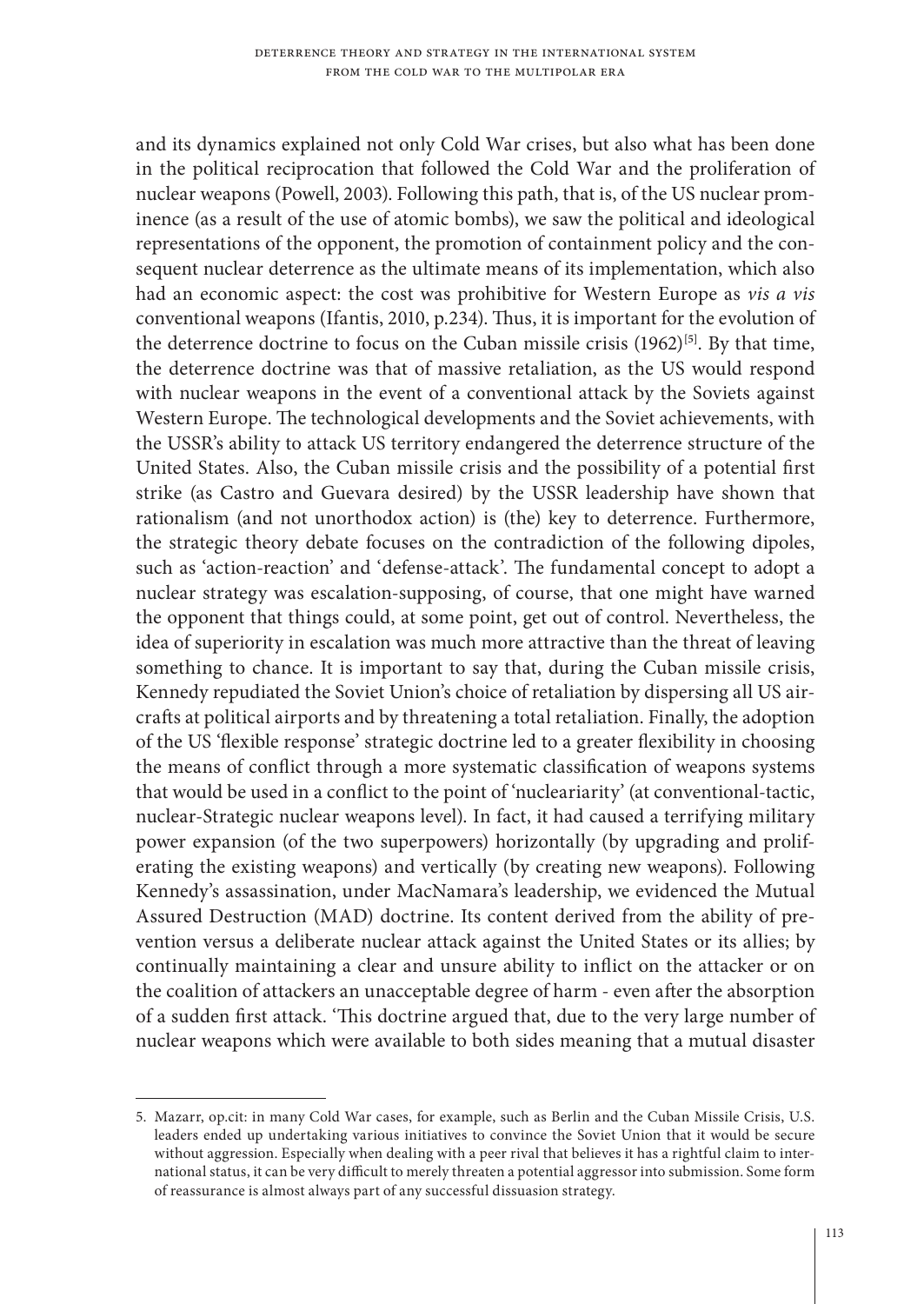was fairly certain, a broader political balance was feasible' (Ifantis, 2010, ibid., p. 238). Subsequently, during the Nixon administration, the US revised its flexible response doctrine, by emphasizing not the principle of superiority, in terms of nuclear strategy, but the sufficiency of nuclear forces to meet specific goals without wasting fire. In addition to those assumptions, and under the weight of the political events that followed, the Vietnam case was an attempt for settlement between the two powerful international actors. Hence, we saw a mutual restriction of strategic nuclear weapons (SALT-Strategic Arms Limitation Treaty). We should also mention President Reagan's brilliant initiative (1983), through the development of an anti-ballistic defense national system (the establishment of space anti-ballistic systems, the Strategic Defense Initiative (SDI)), also known as 'Star Wars'. This initiative was a powerful bargaining chip against the USSR, despite the fact that many experts expressed their objections to its technological potential. For this reason, the Reagan-Gorbachev aim talks (1986) led to limiting nuclear arsenals in.

In this historical perspective, the nature of deterrence in the post-Cold War period seems to be changing or, like threats, no longer involving the traditional ones but those from new, weak, unstable states, and non-state actors. This new situation raises a new view of changing the *status quo* for the US strategy; of changing regimes that are factors of instability for international security. This reality derives from the assumption that traditional sanctions or threats inside the international community do not seem to have the results seen in earlier historical periods. However, the proliferation and the possession of nuclear weapons by states and regimes that cause instability seem to create second thoughts on the US plans to overturn these regimes (Powell R., 2003). However, due to the fact that these rogue states and regimes are too dangerous for the US interests (McDounough 2006) and considering that they have weapons of mass destruction, we can see the corresponding dangerous image for US strategic vision and management. Mainly due to the technology sector changes (Fortmann-Von Hlatky 2009, cited Ed Paul, Morgan and Wirtz 2009), especially in weapons systems (for example intercontinental ballistic missiles) (McDounough 2006), biological weapons (cited Paul, Morgan, Wirtz 2009), cyber-attacks, brought about similar shifts to the conventional deterrence doctrine. These asymmetric threats and vulnerability (see 9/11) contributed to redefining or revising the deterrent strategy issues. In light of these, we see a new kind of collective deterrence action that passes through the prism or kaleidoscope of the Western states' political aspirations (Morgan 2012, p. 91).

# **3. Conceptualizing the essence and promoting the importance of using the extended deterrence**

Deterrence is the military strategy under which one power uses the threat of reprisal effectively to preclude an attack from an adversary power. Thus, nuclear-deterrence strategy relies on two basic conditions: the ability to retaliate after a surprise attack must be perceived as credible; and the will to retaliate must be perceived as a possi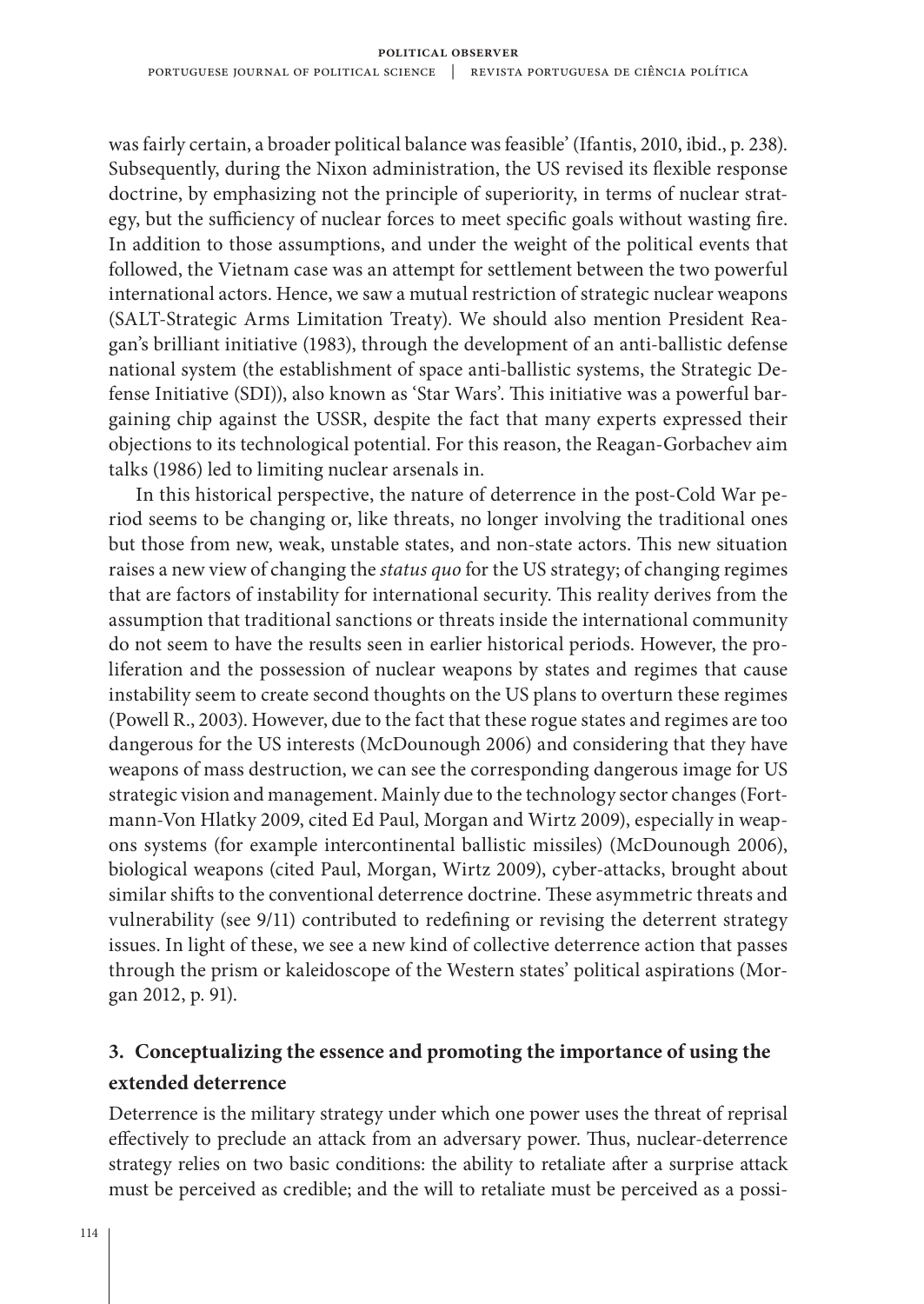bility, though not necessarily as a certainty (Brittanica). Moreover, deterrence is the practice of discouraging or restraining someone — in world politics, usually a nation-state — from taking unwanted actions, such as an armed attack. It involves an effort to stop or prevent an action, as opposed to the closely related but distinct concept of "compellence," which is an effort to force an actor to do something (Mazarr, 2018).

The classic literature distinguishes between two fundamental approaches to deterrence.

- Deterrence by denial strategies seek to deter an action by making it infeasible or unlikely to succeed, thus denying a potential aggressor confidence in attaining its objectives — deploying sufficient local military forces to defeat an invasion, for example.
- Deterrence by punishment, on the other hand, threatens severe penalties, such as nuclear escalation or severe economic sanctions, if an attack occurs. These penalties are connected to the local fight and the wider world. The focus of deterrence by punishment is not the direct defense of the contested commitment but rather threats of wider punishment that would raise the cost of an attack (Mazarr, 2018).

Deterrence can be used in two sets of circumstances. Direct deterrence consists of efforts by a state to prevent attacks on its own territory — in the U.S. case, within the territorial boundaries of the United States itself. During the Cold War, direct deterrence involved discouraging a Soviet nuclear attack on U.S, territory (Mazarr, 2018). Finally, the theoretical literature distinguishes between two overlapping time periods in which deterrence policies can be employed.

- General deterrence is the ongoing, persistent effort to prevent unwanted actions over the long term and in non-crisis situations.
- Immediate deterrence represents more short-term, urgent attempts to prevent a specific, imminent attack, most typically during a crisis.

Mazarr specially quoted that it is important to understand the idea of discouraging unwanted actions as including means beyond threats — to think of deterrence as only one part of a larger process of dissuading an actor. The goal of dissuasion is to convince a potential attacker that the cost-benefit calculus of aggression is unfavorable, partly through emphasizing the costs of aggression but also through offering reassurances and benefits that make a world without aggression more attractive. It is an approach designed to make aggression as unnecessary as it is costly. "In its most general form," Alexander George and Richard Smoke have written, "deterrence is simply the persuasion of one's opponent that the costs and/or risks of a given course of action he might take outweigh its benefits." This concept suggests that deterrent strategies can help prevent an action by including steps to make an action unnecessary — including offering concessions or reassurances. Alexander George and Richard Smoke identify three attributes important for signaling in conventional deter-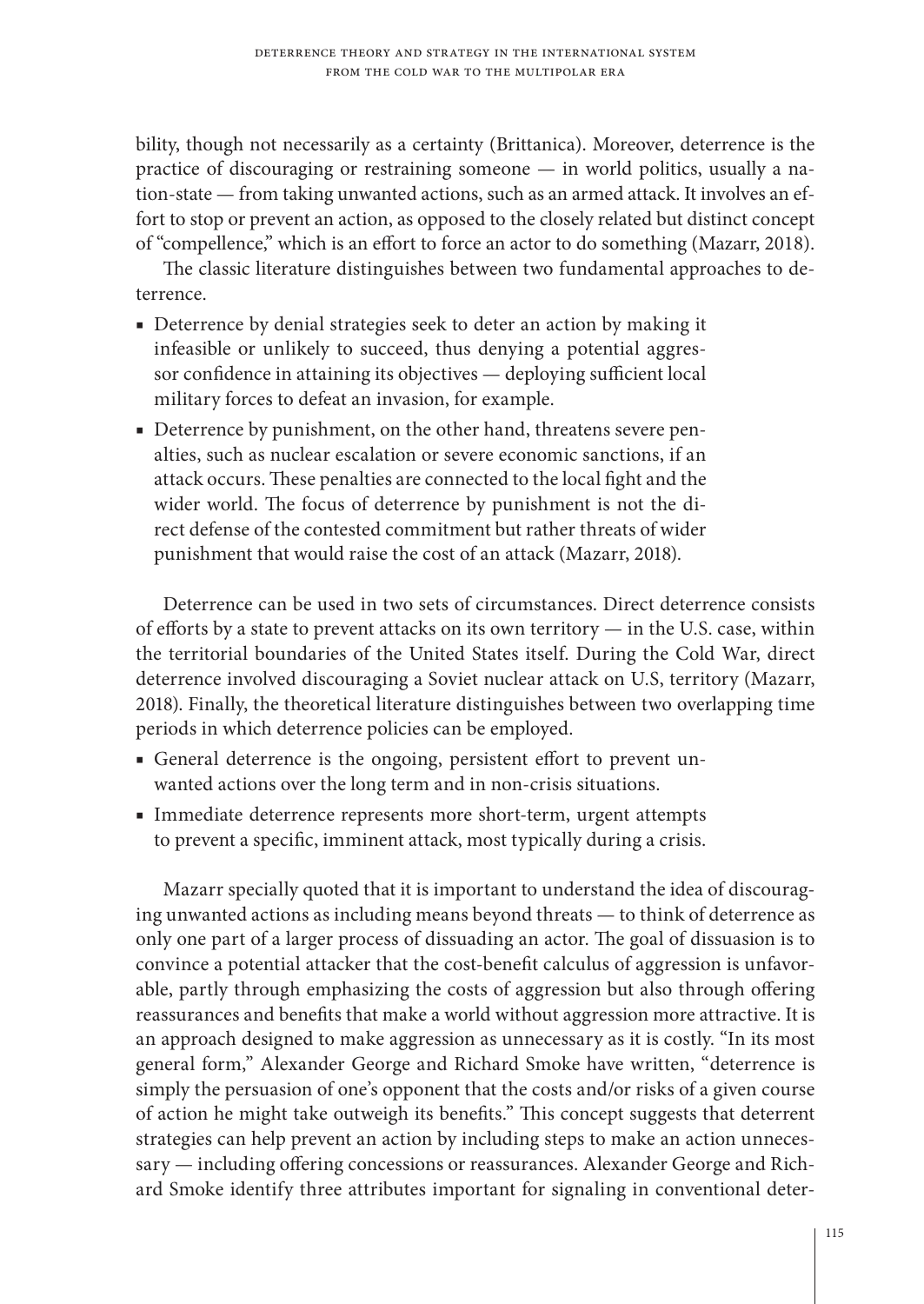rence: "(1) the full formulation of one's intent to protect a nation; (2) the acquisition and deployment of capacities to back up that intent; (3) the communication of intent to a potential aggressor" (Mazarr, 2018).**[6]**

Conceptual pluralism as to the essence of deterrence is a common ground. Many times, we see that there is a proximity to other concepts, while the individual categorizations are characterized by epistemological requisitions, depending on the analyst's cognitive starting point and discipline. We are observing theoretical, methodological and empirical difficulties. It is, however, important to separate the concept of deterrence from the variety of strategies related to deterrence (Knopf, 2009 cited Paul, Morgan and Wirtz 2009). Therefore, at a cognitive level, if we try to define the essence of deterrence (which is very nice in its simplicity (Stein, 2009 cited Paul, Morgan and Wirtz 2009), we can say that it is a kind of preventive influence, which primarily derives from negative motivations. As a deliberate strategy, deterrence intends to prevent the action of the other party. This separates the meaning of deterrence from the other pressing strategy of coercion; coercion aims to make the other party change its action, to prevent or to revise the undertaken task. However, it is not always easy to clarify whether the purpose of action is related either to deterrence or to coercion; and political action is relevant (Knopf, 2009, p. 37 cited Paul, Morgan and Wirtz 2009). But it is (analytically) important to say that deterrence is a kind of influence because it works by influencing the actor's decision-making system, particularly the opponent's point of view. And this context is also relevant to psychological-neurological parameters and to the strategic and political culture (Stein, 2009, cited Paul, Morgan and Wirtz 2009).

In strategic theory, balance of power and lack of inequalities are the theoretical basis of the classical deterrence theory, which has its extension and implementation in the nuclear age. In particular (in order to succeed), classical, conventional and nuclear deterrence theories are based on three dimensions according to which:

- the deterrent actor has his own sufficient capacity,
- the deterrent's threat is credible and valid,
- the deterrent is able to communicate his threat to the opponent (Paul, Morgan and Wirtz, 2009).

<sup>6.</sup> Deterrence is more than simply threatening punishment. Deterrence requires substantial target relevant costs and the development of mechanisms to establish that further costs are credibly wagered to provide clarity for an adversary. The goal of this clarity is to establish within an adversary's calculus that their expected gains are less than any potential losses incurred. Reassessments of rational modeling and the increasing importance of cognitive modeling increase the value of tailored deterrence strategies predicated on the uniqueness of conditions and actors. Paul notes that deterrence is complex and is most logically broken down into five ideal types: (1)"deterrence among great powers; (2) deterrence among new nuclear states; (3) deterrence and extended deterrence involving great powers and regional powers armed with chemical, biological and nuclear weapons; (4) deterrence between nuclear states and non-state actors (5) deterrence by collective actors" (Mazarr, ibid).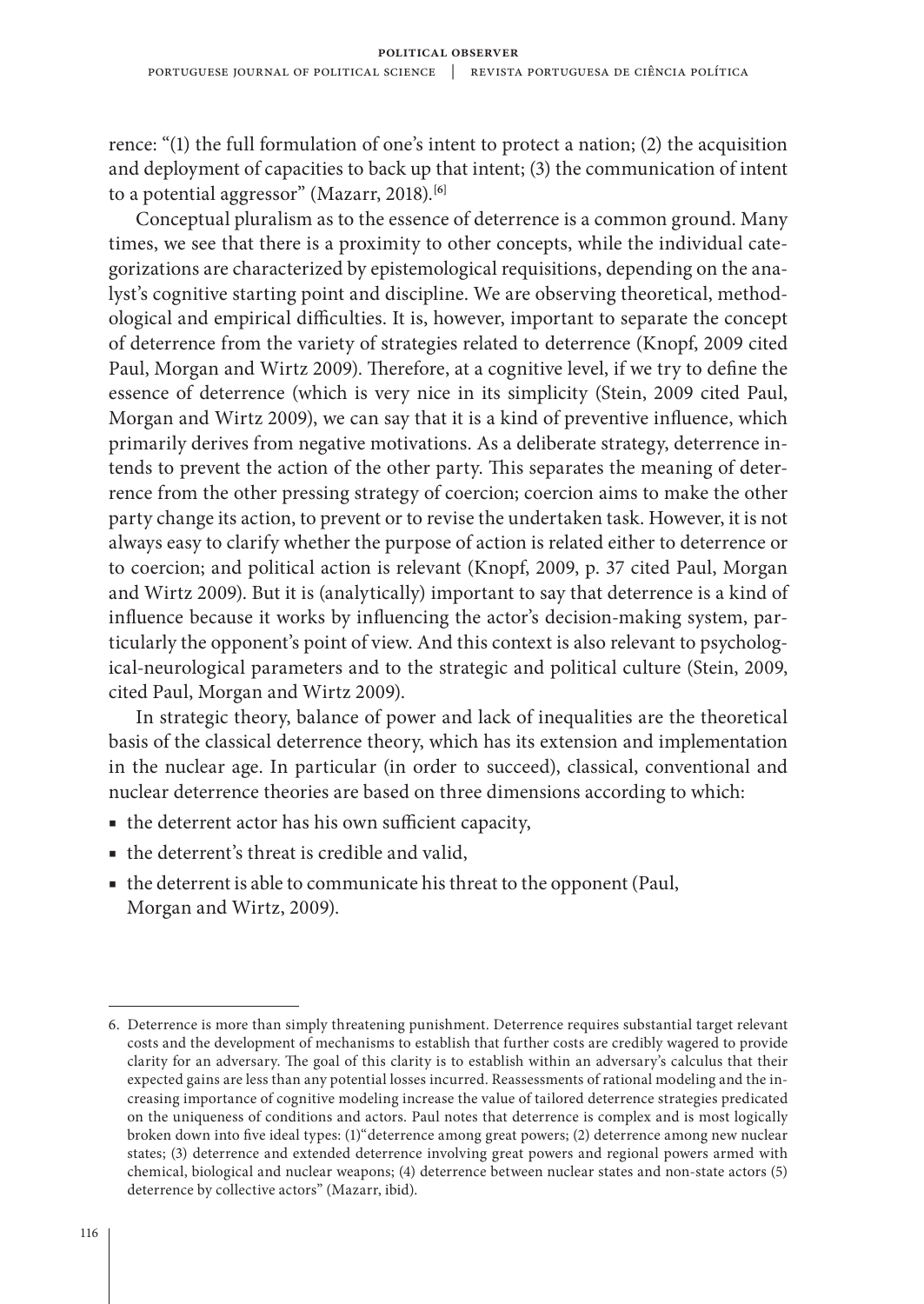Subsequently, one may distinguish different levels of classical nuclear deterrence: the structural (neorealistic) deterrence theory (Kaplan 1957, Waltz 1979, Mearshheimer 1990). As for the former, it is assumed that the key to international stability lies in the distribution of power within the system. According to this assumption, the state's equilibrium, combined with the enormous cost of a nuclear war, makes any possibility of war prohibitive. The latter point of view is based on the decision theoretic deterrence theory focusing on the interaction between the results, choices and preferences; these factors are determining interstate conflict behavior, which is based on the game theory filtering. In addition to this and according to the devotees of this approach, we are in a position to remove many of the antinomies of structural or neo-realistic deterrence theory. Hence, these decision models are demonstrating the optimal strategic behavior in a world governed or interpreted by structural deterrence theory. The claim of these decision models (where strategic uncertainty, subjectivity of perceptions and rational conception are fundamental factors) reflect Kissinger's view, according to which the capacity to govern (as an art of politics) lies in the calculation of risks and rewards (this calculation has its own impact on the opponent's calculations).

Speaking of today's complicated or complex deterrence, we assume the following deductions:

- Deterrence among great powers,
- Deterrence among new nuclear powers,
- Deterrence and extended deterrence which involve nuclear great powers and regional forces equipped with chemical, biological and nuclear weapons,
- Deterrence among nuclear states and non-state actors,
- Deterrence through 'Preventing Collective Action' (Paul, Morgan and Wirtz 2009).

Deterrence has two types of distinction:

- 'Counter-value deterrence' through the threat of retaliation (against non-military objectives).
- 'Counter-force deterrence' through the threat of retaliation (against military objectives) (Zagare and Kilgour 2000).

"The twin challenges posed by suicide terrorism (9/11) and the U.S. embrace of preemption prompt many scholars to reexamine deterrence, leading to an outpouring of studies seeking to assess that strategy's potential against the "asymmetric" threats that have dominated U.S. concerns in the early years of the twenty-first century".**[7]** For this reason, we are talking about complex deterrence (Paul, Morgan and

<sup>7.</sup> Knopf, Jeffrey W, "Three Items in One: Deterrence as Concept, Research Program, and Political Issue". *Complex Deterrence*, edited by T. V. Paul, Patrick M. Morgan and James J. Wirtz, Chicago: University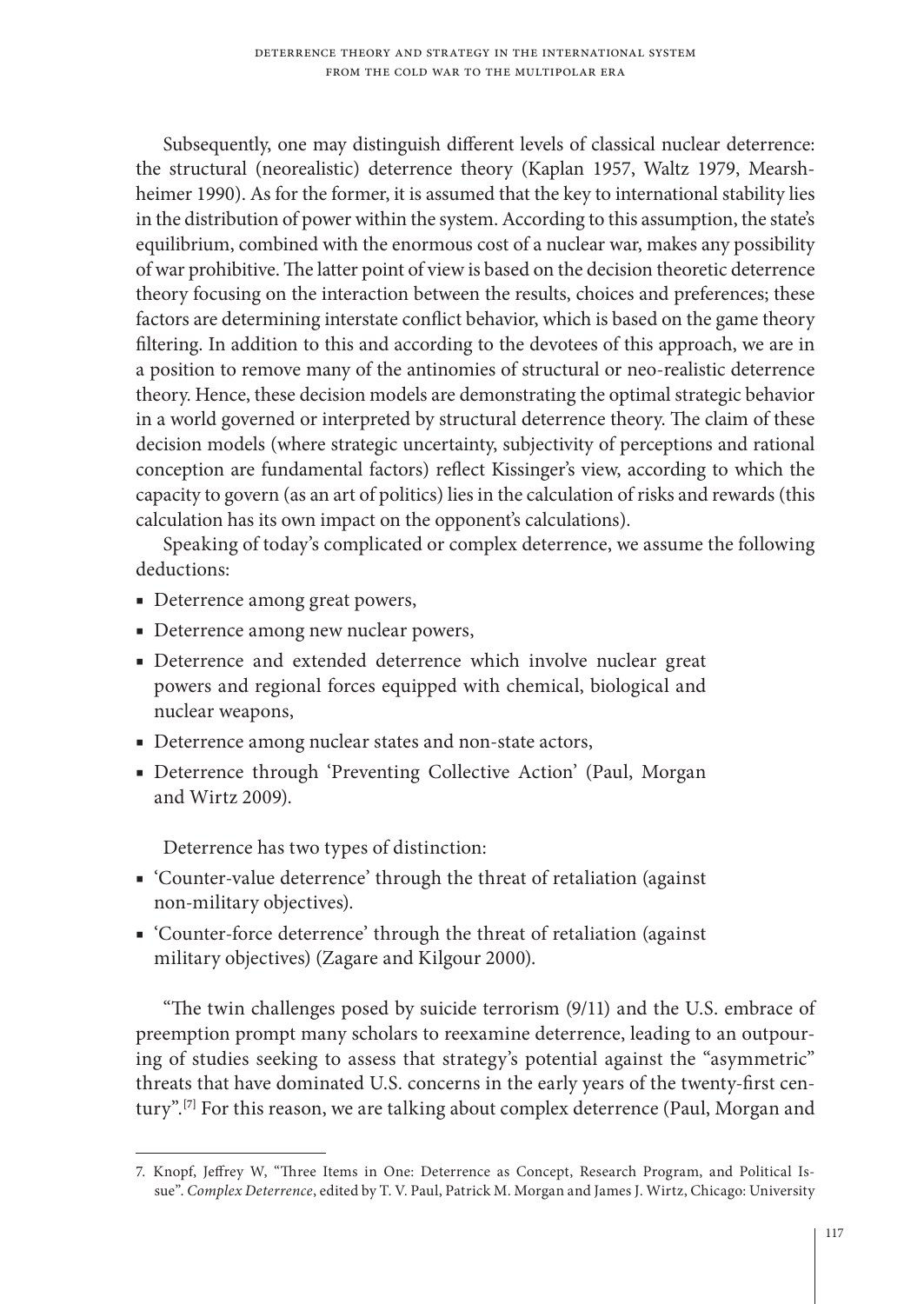Wirtz 2009) as a backdrop of the international environment (post 9/11); (Knopf, 2009 cited Paul, Morgan and Wirtz 2009). In particular, the US aspiration to 'nuclear superiority' is being questioned. The reason for this is that the new strategic environment is full of features that make it uncertain (McDounough 2006). Fundamentally, due to terrorism, we are dealing with a new reality that raises new stakes and levels of action for deterrence theory, especially the question about the US possibility of a first strike. Particularly, through the prism of constructivism it becomes clear that the defense capabilities of a deterrent actor have many limitations, since the value system of a terrorist is different and incompatible with the rationale that lies on behind the deterrence doctrine. Thus, we have to search for new trends of deterrence in order to address the terrorist threats (Lupovici 2010), in the asymmetric-warfare era (Stein, 2009 cited Paul, Morgan and Wirtz 2009). The possibility of a terrorist attack with nuclear weapons is a visible and serious danger, and hence the need for the retaliation (Capur, 2009, cited Paul, Morgan and Wirtz 2009).

In this conceptual perspective, to go one step further, reflection in state's decision-making is imperative, due to the possibility of a new Cold War (Morgan 2012). However, the difficult challenge for states is to reconstruct international order in today's environment, since they inherently pursue self-interests above all else (Kissinger, 2014). At this point, we will demonstrate the contemporary interpretive attempts or suggestions, according to the constructivist approach, where realism and nuclear deterrence (Lupovici 2010) do co-exist. Hence, we must place emphasis on the social context which defines the ideas of deterrence and actors' behavior. Deterrence must be seen as a social construct; and in this light it must be seen as a strategy through a learning process for states' political and strategic culture. In IR and security studies theory, constructivism — contrary to the realist position that regards national interests as "objects that have merely to be observed or discovered," — conceptualizes the national interests as "social constructions," which are "created as meaningful objects out of the intersubjective and culturally established meanings with which the world, particularly the international system and the place of the state in it, is understood."**[8]** Furthermore, insecurity is produced and reproduced in a mutually constitutive process (Hoyoon Jung, 2019) and for this reason it is crucial for (small) states to reinvent their strategic doctrine and to devise out of the box approaches.

Conceptually and as a learning process, 'extended deterrence' involves discouraging attacks on third parties, such as allies or partners. Historically, during the Cold War, direct deterrence involved discouraging a Soviet nuclear attack on U.S

of Chicago Press, 2009, pp. 31-57, https://doi.org/10.7208/9780226650043-004

<sup>8.</sup> Hoyoon Jung, "The Evolution of Social Constructivism in Political Science: Past to Present" (2019), SAGE Literature Review – Original Research, Open January-March: 2019 DOI: 10.1177/2158244019832703journals. sagepub.com/home/sgo, pp.1-10. According to him, "constructivist approaches, since its emergence, have hugely contributed to the development of the study of IRs, providing novel insights and distinct ways of understanding of social and international reality with its own added value, by focusing on the role of ideas, identity, and norms in shaping state preferences and world politics".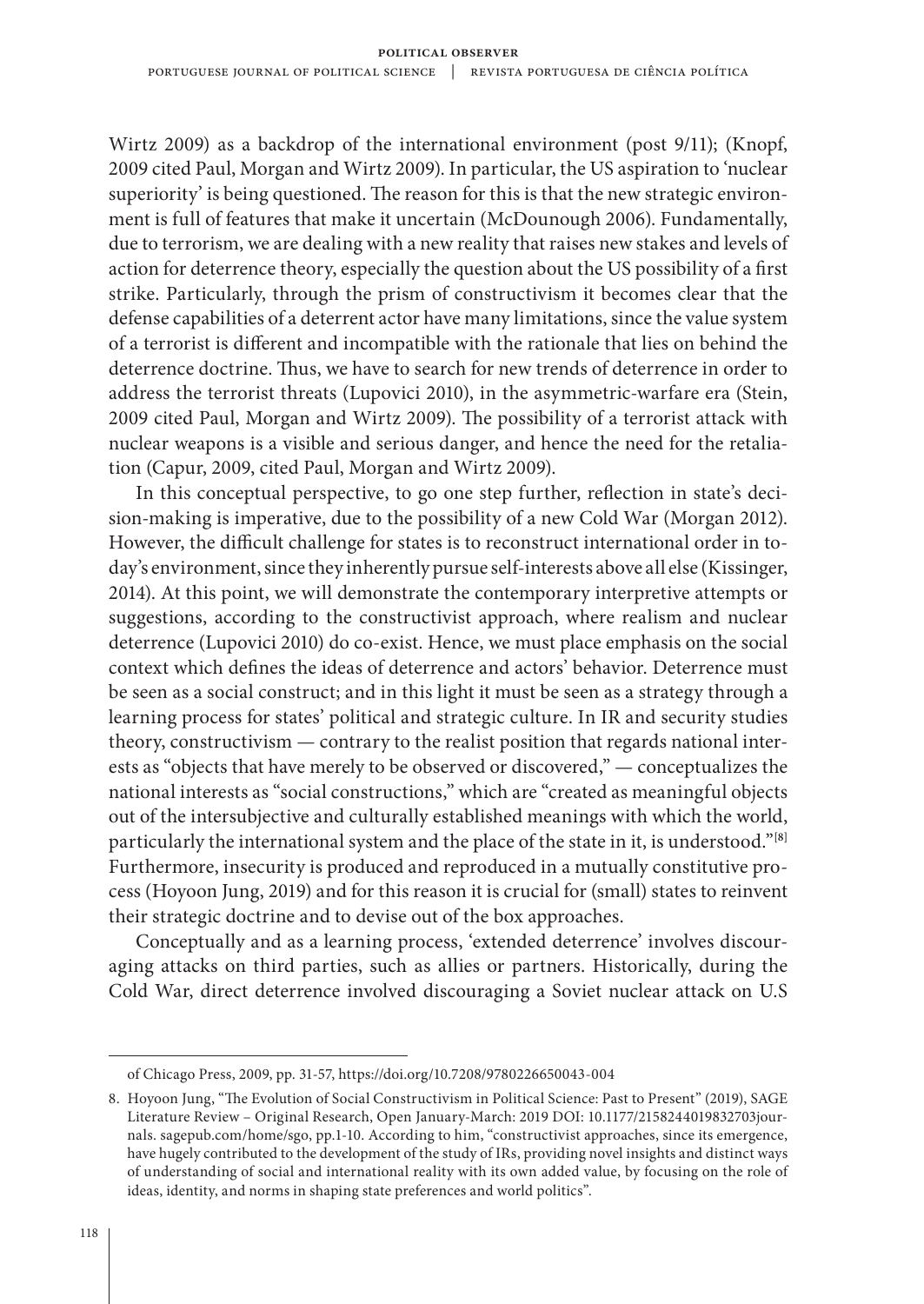territory; on the other hand, extended deterrence involved preventing a Soviet conventional attack on North Atlantic Treaty Organization (NATO) members (Mazarr, 2018). It is important to highlight that reinforcing extended deterrence requires taking steps to convince a potential aggressor that the distant defender will definitely respond to an attack, or at least as promptly as it can in accordance with national laws. Such steps include actions like stationing significant numbers of troops from the deterring state on the territory of the threatened nation, as the United States has done in many cases. The defender seeks to create the perception that it has, in effect, no choice but to respond if its ally is attacked. Yet this is a demanding standard to meet, in part because a state will seldom commit to anything like an automatic response if vital national interests are not at stake — and often, even if they are (Mazarr, 2018).**[9]**

Ultimately, the key for contemporary deterrence is in its broader version, such as extended deterrence (see Crawford, 2009, cited Paul, Morgan and Wirtz 2009), through the role of the Security Council; and the network of alliances of member states; in reference to the above stated assumptions, collective deterrence in international organizations (such as NATO) has to take into account the requirements of international law and the characteristics of any organization which is made up of different member states, interests and aspirations. The US, as we see in NATO, is facing significant challenges; therefore, the need to keep alliances viable and productive, through security maintenance missions. The US ambition deals with the strength of the American military options legality/legitimacy, and the creation of a strong Western military force (Morgan 2012, p. 99).

# *3.1 Implementing the extended deterrence in Greek-Turkish relations*

For the Hellenic Republic (Greece) deterrence is a demanding issue, due to the geopolitical and geostrategic position of this European country in the area of Middle East. Greece confronts a series of contingencies judged high preventive priorities for policymakers, such as the Eurasia struggle, the intensification of the civil war in Syria resulting from increased external support for warring parties, including military intervention by outside powers. What is more, we also see political instability in EU countries stemming from the influx of refugees and migrants, with heightened civil unrest, isolated terrorist attacks, or violence against refugees and migrants (M. Zenko, 2015).

Considering all the above, we focus on Greek-Turkish relations as a case study in deterrence theory and practice. Due to many reasons,**[10]** there are many constraints

<sup>9.</sup> The most famous cases of extended deterrence failure involving the United States — such as Korea in 1950 and Iraq-Kuwait in 1990 — can be partly traced to the fact that the United States was unwilling to demonstrate automaticity of response before the fact. Even the most powerful treaty commitments generally contain some degree of leeway.

<sup>10.</sup> As we see (Greek Ministry of Foreign: Affairs Issues of Greek-Turkish Relations (2018) https://www.mfa. gr/en/index.html: "in the early 1970s, Turkey initiated a systematic policy of contentions and claims against the sovereignty, the sovereign rights and jurisdictions of Greece… The goal of this newly formed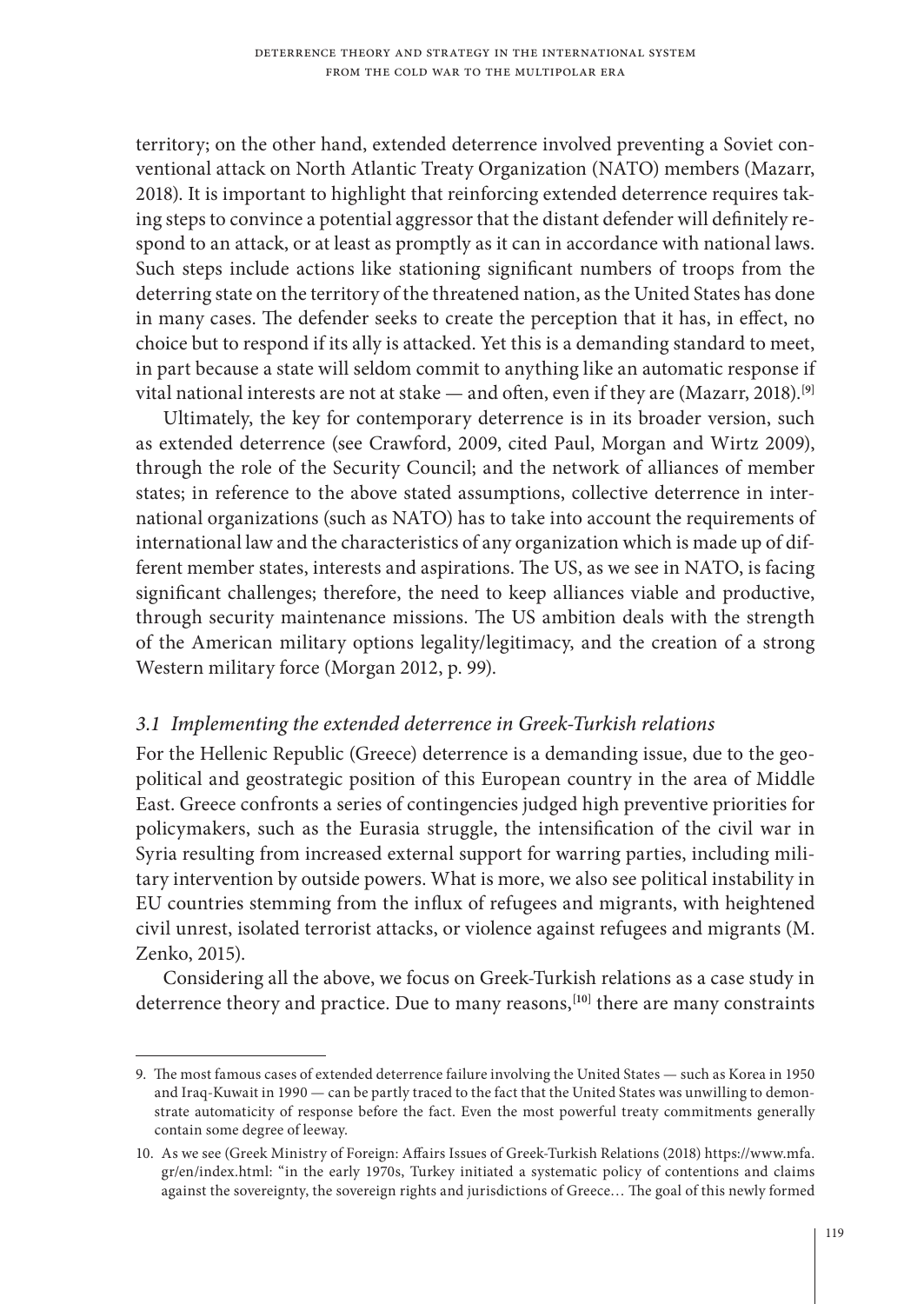on the establishment of a security regime between Greece and Turkey (Tsakonas 1991). As Tsakonas pointed out 'at the systemic level, the main issue hindering the development of a security regime between Greece and Turkey is that of the legitimacy of external actors; more specifically, mainly the ability of the United States, as the sole systemic protagonist in the post-Cold War era, to act as an "honest broker" in the Greek-Turkish conflict'. We can see that the consequences of the existing and still deteriorating Greek-Turkish 'security dilemma are reflecting on an arms build-up (ibid., 1991). We must not forget that 'in the standard security dilemma, states cannot distinguish between the arms another state acquires to safeguard its defense and those it buys to perpetrate aggression. The security dilemma exists only when offensive and defensive postures and weapons are at least somewhat indistinguishable, and it is most intense and unstable when the offense has the advantage' (Krebs 1999). Moreover 'the anarchic structure of the international system as a whole and that of the regional international system in which Greece and Turkey are geographically embedded constitutes the primary political context for their national security' (Y. A. Stivachtis, 2000). Thus, military power lies at the heart of the national security problem (ibid.*,* 2000). 'Force is an ineluctable element in international relations, not because of any inherent tendency on the part of man to use it, but due to the possibility of its use. It has thus to be deterred and controlled' (Howard 1970, pp. 5, 11). Mainly, the argument that NATO membership would stabilize the region by filling the power vacuum and eliminating the need for security competition (Krebs 1999, p. 343–377) remains an open question.

In the course of this analysis, we may project the following fundamental assumption, according to which 'small states, whether primarily revisionist or *status quo*, join alliances because they cannot attain their central values alone, and their success in achieving their aims depends less on their own capabilities than on the strength and credibility of their larger patrons. Greece and Turkey are engaged in a contest over Cyprus [and Aegean matters and in the Eastern Mediterranean], while alli-

policy against Greece has been the changing of the territorial *status quo* provided for in international treaties — the Treaty of Lausanne being pivotal among these — and the legal status of maritime zones and airspace as they derive from international law and the law of the sea. Starting with the dispute over the delimitation of the continental shelf (1973) and the crisis that followed — bringing the two countries into intense disagreement, which was taken in hand, on Greece's initiative, by both the UN Security Council and the International Court in the Hague — Turkey started to implement the policy of constantly increasing contentions and claims, including: contesting Greece's legal right, on threat of war (*casus belli*), to extend its territorial sea to 12 nautical miles, as provided for by the Law of the Sea, and as has been done by virtually all coastal states in the international community, including Turkey (in the Black Sea and Eastern Mediterranean);disputing the extent of Greek national airspace, through constant violations by Turkish fighter aircraft; contesting Greek regime and sovereignty over islands and violation of that sovereignty; disputing the delimitation of territorial sea; disputing responsibilities within the Athinai FIR, which were entrusted to Greece by ICAO, and constant refusal on the part of Turkey to comply with air traffic regulations; disputing Greece's jurisdiction within the search and rescue region under Greek responsibility; demanding the demilitarization of the islands of the Eastern Aegean. …Greece stresses the need to respect International Law (in particular the International Law of the Sea) as well as the importance of the principle of good neighborly relations — an essential European common value".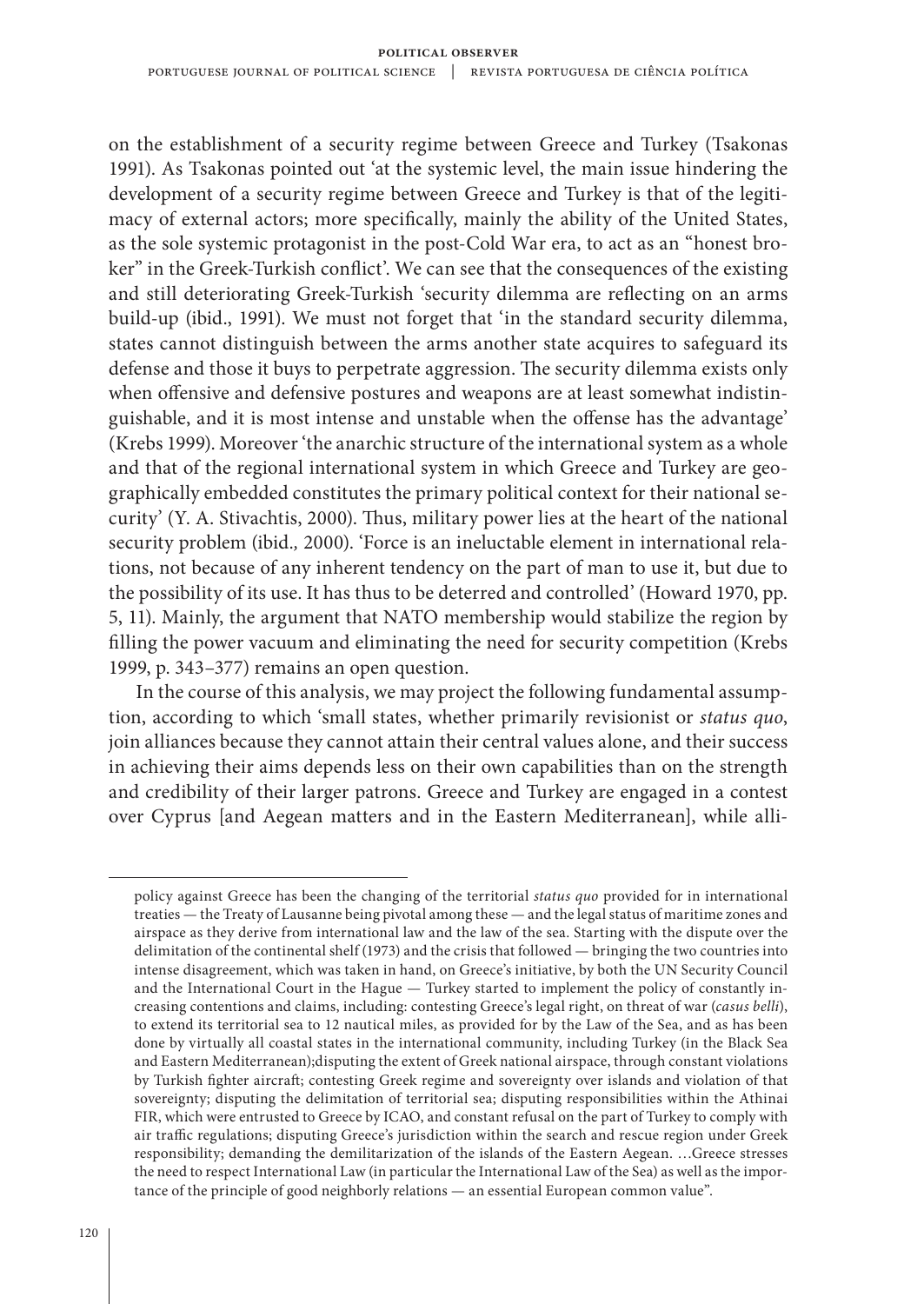ance arms transfers helped transform this limited dispute into a broader and deeper enmity. The transparency of capabilities fostered by the alliance could hardly calm decision makers anxious about the other party's motives' (Y. A. Stivachtis, 2000). It is well-known that the contention between Greece and Turkey is deeply rooted in history and geography, and had the two countries remained outside the NATO alliance, their relations would no doubt have been punctuated by moments of discord (ibid). As Krebs assumed, 'the NATO alliance powerfully influenced the rivals indirectly, through the regular interaction of Greek and Turkish military officers, who gained greater understanding of their respective interests and perceptions. Their membership in the alliance provided the United States with a measure of influence over their behavior' (Y. A. Stivachtis, 2000, ibid).

In this context, deterrence may have the following dimensions: on the one hand, 'NATO members should adopt strict standards to prevent the region from becoming the new hot spot for arms traders'; NATO members should disburse military assistance in such a fashion as to equalize the rivals' capabilities' (Y. A. Stivachtis, 2000, ibid.).

The United States has traditionally played the role of mediator between the parties and has important economic and military leverage on both Turkey and Greece. For this reason, the Biden administration is expected to leverage the flowering of US-Greece relations to promote stability and strengthen its influence in the region. Therefore, setting clear boundaries on Turkey's expansionist agenda in the Eastern Mediterranean, as part of a roadmap to improve Turkey's relations with the EU, will have positive knock-on effects like calming tensions with EU members Greece and Cyprus.**[11]**

Under these conditions, deterrence in Greek-Turkish relations may have its extended version. To draw an analogy to the US version of extended deterrence (do not forget that extending deterrence in a credible way, proved a more complicated proposition than deterring direct attack),**[12]** in Greek-Turkish relations, on behalf of Greek interests and national grand strategy, Greece has to go forward to the following *sine qua non* strategic depiction of deterrence: the first level of Greek deterrence doctrine should insist in the ongoing strengthening of external factor intervention,**[13]** (such

<sup>11.</sup> Pagoulatos G. and Sokou Ka, *"US-Greece relations in the Biden era: Why the road to rebuilding the transatlantic alliance runs through Athens"*, Atlantic Council (and ELIAMEP), 2021, https://www.atlanticcouncil.org/blogs/new-atlanticist/us-greece-relations-in-the-biden-era-why-the-road-to-rebuilding-thetransatlantic-alliance-runs-through-athens/

<sup>12.</sup> Richard C. Bush, Vanda Felbab-Brown, Martin S. Indyk, Michael E. O'Hanlon, Steven Pifer, and Kenneth M Pollack Monday, *"U.S. Nuclear and Extended Deterrence: Considerations and Challenges"* (2010), Foreign Policy at Brookings, https://www.brookings.edu/research/u-s-nuclear-and-extended-deterrence-considerations-and-challenges/ , pp.1-69.

<sup>13.</sup> Tsilikas S, *"Greek Military Strategy: The Doctrine of Deterrence and Its Implications on Greek-Turkish Relations"*, Thesis (2001), Naval Postgraduate School, Monterey, California, https://www.researchgate. net/publication/235148502\_Greek\_Military\_Strategy\_The\_Doctrine\_of\_Deterrence\_and\_Its\_Implications\_on\_Greek-Turkish\_Relations, pp.1-103.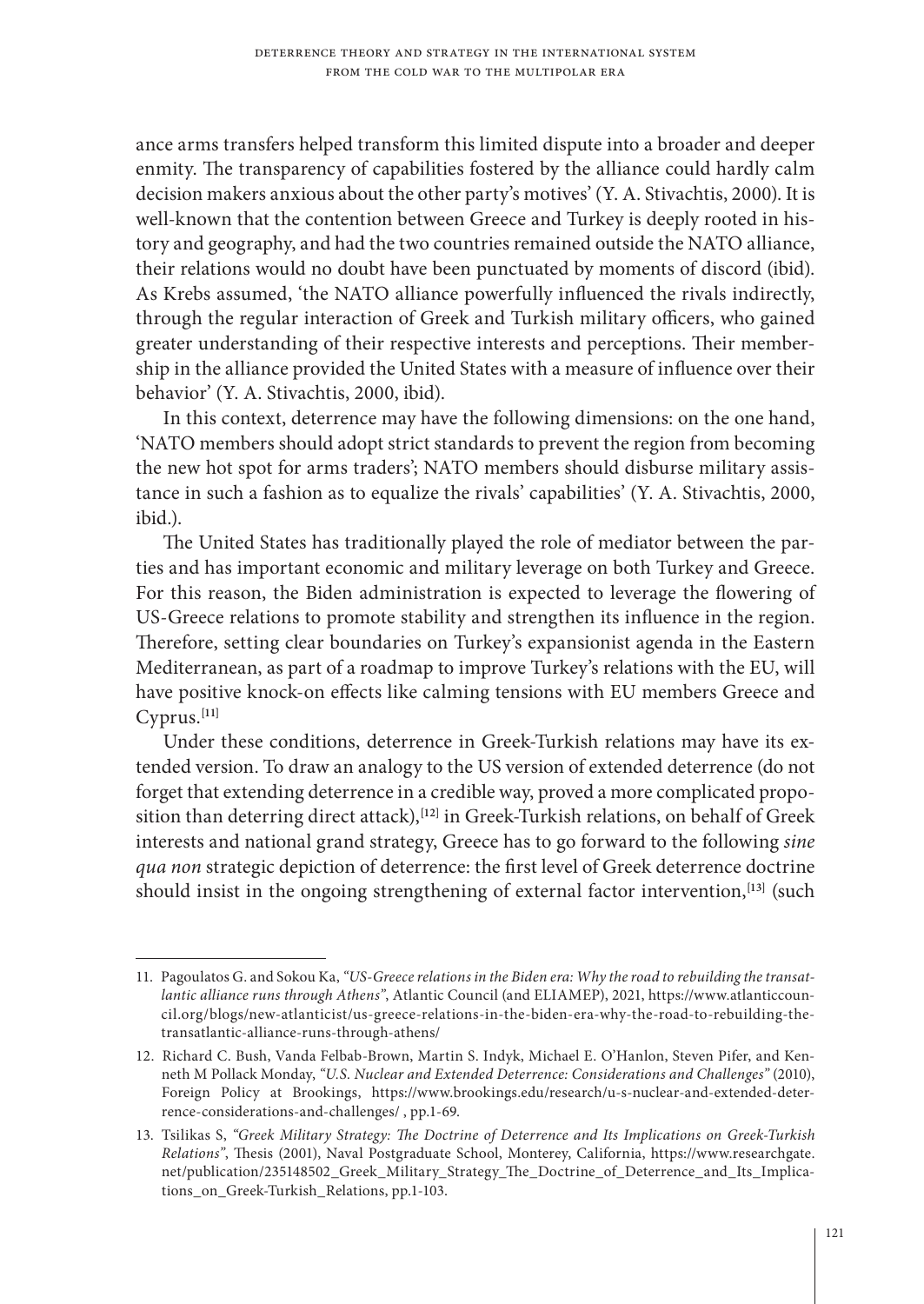as U.S., UN, NATO, and EU). The second level of Greek deterrence should move on Greece's maintaining military capability, as 'self-deterrence' (including the possibility of first and second strike or response). We must not forget that the critical distinction between extended deterrence success and failure is whether the potential attacker decides to commit itself to the sustained use of military force to achieve its foreign policy objectives against the defender and protege. Thus, the limited use of force by the attacker is not a failure of immediate deterrence if the threats of the defender cause the attacker to step back from the escalation necessary to achieve its goals. Whether any force is used is not the dividing line between the success or failure of immediate deterrence since the critical question for the attacker is whether to take whatever steps are necessary militarily to achieve its goals or to try to settle for some form of a negotiated agreement.**[14][15]** The key of this extended deterrence for Greece is to maintain this rough strategic parity between the two sides, through which Greek superior equipment and training would give the Greeks an edge in air and naval combat in the Aegean and in the Eastern Mediterranean (while superior numbers would give the Turks a clear-cut advantage on Cyprus).**[16]**

According to the NATO doctrine, deterrence and defence are at the heart of the Alliance, underpinned by Article 5 of the Washington Treaty and an enduring transatlantic bond.**[17]** However, this article, which is arguably the strongest US commitment of extended deterrence, does not oblige parties to take an automatic response to aggression against any other ally. For this reason, it is necessary to enrich this article by the following provision according to which "member states do not fight each other". We know that: a "NATO decision" is the expression of the collective will of all 30 member countries since all decisions are taken by consensus and the most important players in the North Atlantic Treaty Organization are the member countries themselves.**[18]** For this reason, any state that satisfies the conditions for solidarity and

18. https://www.nato.int/nato-welcome/index.html

<sup>14.</sup> Huth Paul K, *"Extended Deterrence and the Prevention of War Chapter Title: Conceptualizing Deterrence"* (1988), published by Yale University Press. Stable URL: https://www.jstor.org/stable/j.ctt211qwdk.6, pp.27.

<sup>15.</sup> In this context, Greek armed forces were placed on alert, as Turkey announced plans for a seismic survey south and east of the Greek island of Kastellorizo from July 21-August 2. Regarding this serious situation see international actor's reaction: "The United States is aware that Turkey has issued a Navtex for research in disputed waters in the Eastern Mediterranean," the U.S. State Department said. "We urge Turkish authorities to halt any plans for operations and to avoid steps that raise tensions in the region." Germany's Maas also warned Turkey Tuesday that it needs to stop exploratory drilling for hydrocarbons in the Eastern Mediterranean if it wants to improve relations with the EU. "Regarding Turkey's drilling in the Eastern Mediterranean, we have a very clear position — international law must be respected so progress in EU-Turkey relations is only possible if Ankara stops provocations in the Eastern Mediterranean," said Maas, who chairs regular meetings of EU foreign ministers under Germany's Council of the EU presidency.

<sup>16.</sup> Central Intelligence Agency, *"A Contingency Study on a 'Greek-Turkish Military Confrontation"* (1983), Sanitized Copy Approved for Release 2009/11/02: Washington. D.C.20505. https://www.cia.gov/library/ readingroom/docs/CIA-RDP85T01058R000202330002-5.pdf, pp.1-11.

<sup>17.</sup> Brussels Summit Communiqué, issued by the Heads of State and Government participating in the meeting of the North Atlantic Council in Brussels 14 June 2021, https://www.nato.int/cps/en/natohq/ news\_185000.htm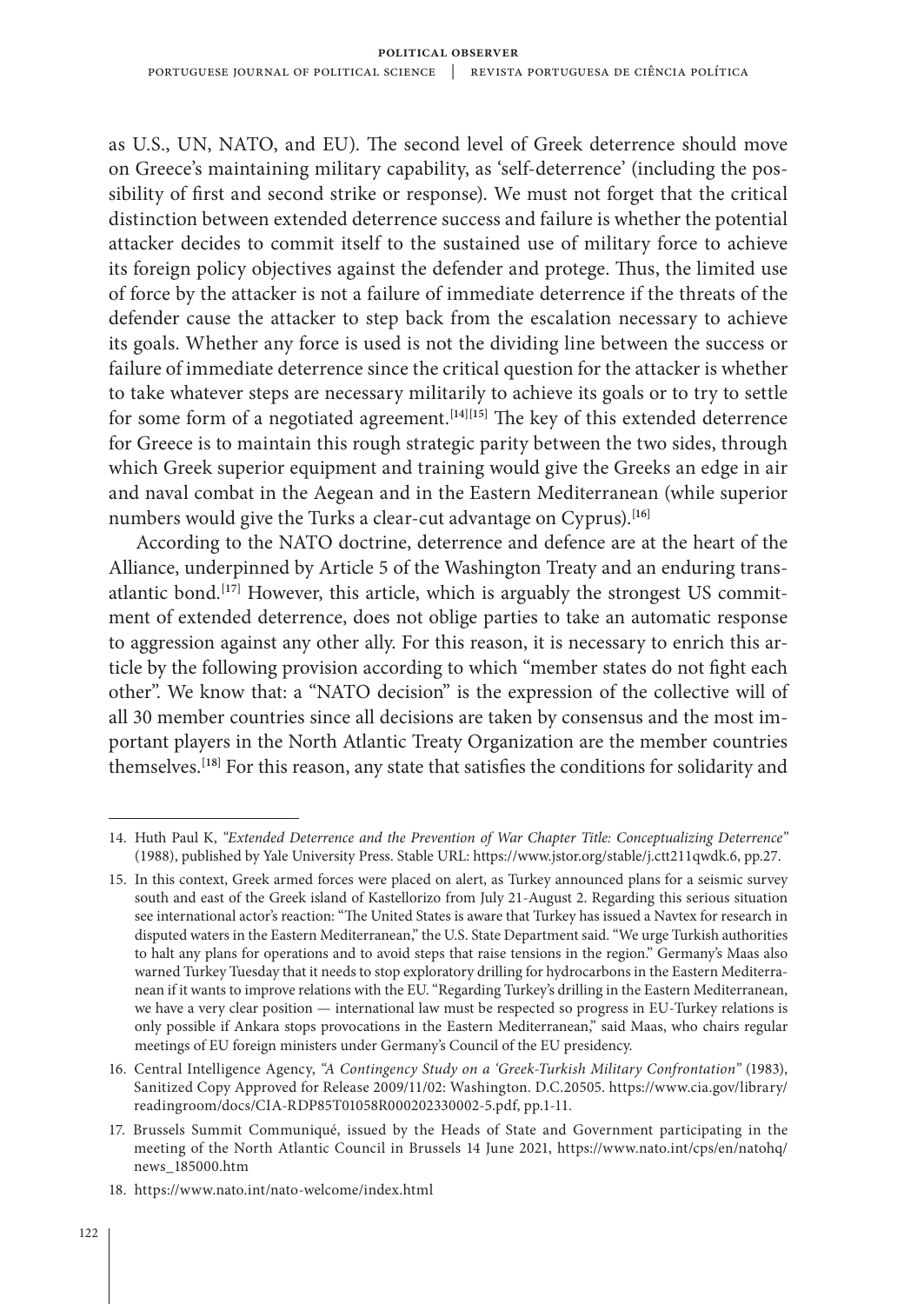the compliance with the international law can adopt this fundamental principle. What is more, this kind of compliance is the optimum test for the NATO 2030 agenda to strengthen the Alliance in terms of "Strategic Security Peace".**[19]** This above stated perspective is the *sine qua non* condition of stabilizing the Greece-Turkey relations.

In general terms, the dispute between Greece and Turkey is a complicated issue. Regime establishment's perspective has a dual background: the neorealistic, under the USA deterrence's role and the pluralistic, under the deterrent power of international law (via the United Nations Convention on the Law of the Sea and the International Court of Justice).

# **4. Conclusion**

Part of the scientific community assumes that the deterrence doctrine had negative implications and devastating effects in international politics (MccGWire 2006).**[20]** Therefore, it has been widely criticized (Morgan 2009 cited Paul Wirtz, 2009). Nevertheless, we must keep in mind that the political and intellectual inertia that existed in the Cold War deterrence doctrine was difficult to change or to be eliminated, so its transformation remains an open issue.

On the basis of the foregoing analysis, the questions to be answered have to do with the use of (nuclear) weapons in modern times; the control of state aspirations, and the transition to another doctrine beyond the classical deterrence. However, it is obvious that in a constantly evolving strategic environment the concept of deterrence would not remain in the same context and position, like during the Cold War, in accordance with Schwarz's idea. It is precisely the complex nature of the modern security environment that urgently requires the widening of our perceptual capacity with regard to the deterrence (2009, Knopf, 2009 cited Paul, Morgan and Wirtz 2009). In this context, extended deterrence remains an impertinent reality and we may see the following dimensions:

- Deterrence relationships exist between different types of international actors,
- Deterrence relationships are often characterized by significant structural asymmetries; and
- Credibility is based on careful cost calculation; and on the projection of a deterrence and persuasive threat (Wirtz, 2009, cited in Paul, Morgan and Wirtz 2009).**[21]**

<sup>19.</sup> This term is an author's work in progress to capture the multipolar security environment in parallel with the democratic peace theory (see: Placek K., *"The Democratic Peace Theory"* (2012), International Relations ISSN 2053-8626, https://www.e-ir.info/2012/02/18/the-democratic-peace-theory/, pp.1-10).

<sup>20.</sup> According to him those effects were peculiar to the prevailing circumstances or are inherent to the concept; and for this reason, he addresses the question of 'stable deterrence'.

<sup>21.</sup> See also: Zagare, F., & Kilgour, D, "Perfect Deterrence" (2009), Cambridge Studies in International Relations, pp. I-Viii. Cambridge: Cambridge University Press, pp.1-414. This assumption compiles methodol-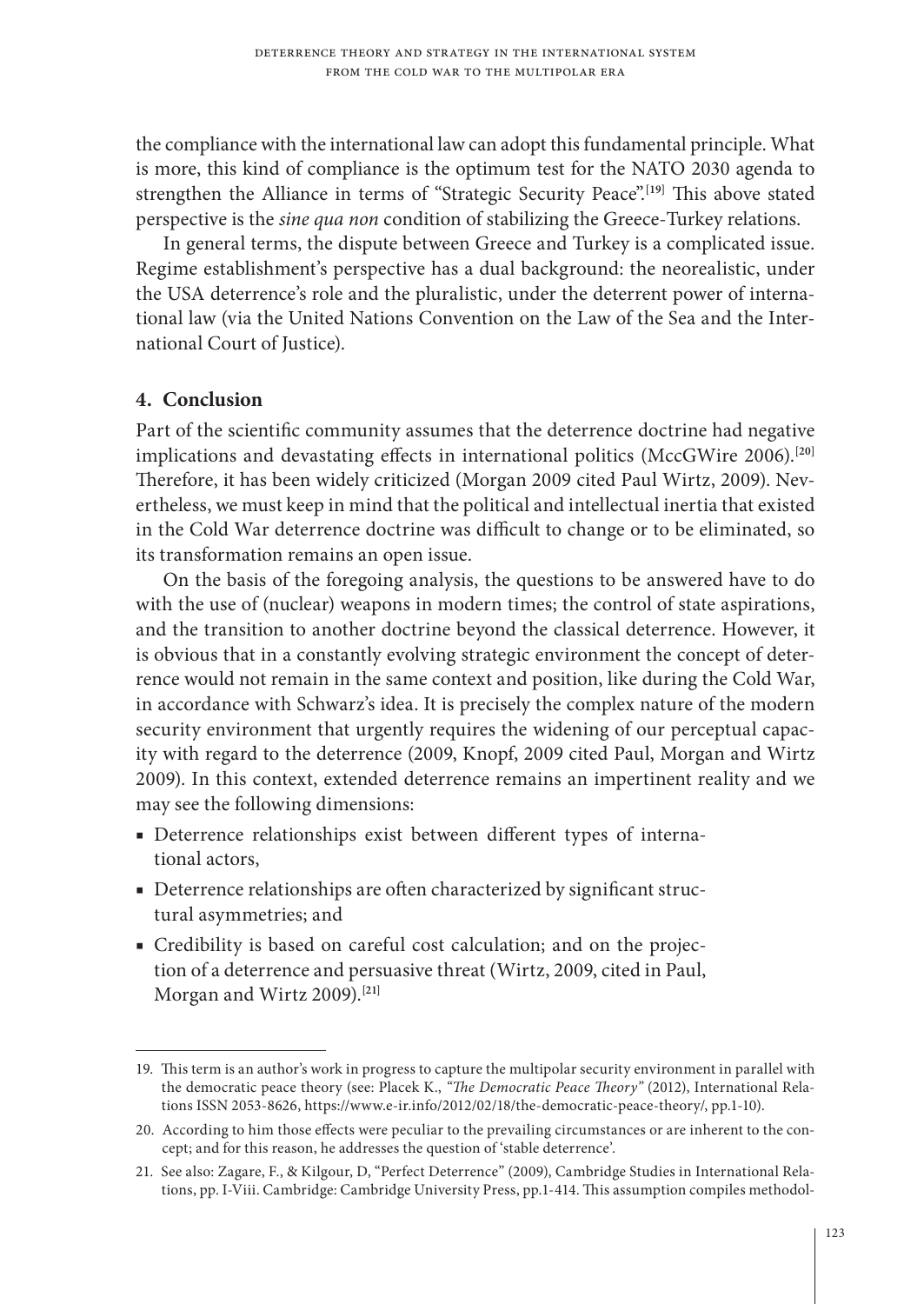The (unnecessarily restrictive) assumption that conflict is always the worst possible outcome needs to be discarded. It has not proven useful for developing logically consistent and empirically accurate theory.<sup>[22]</sup> Clearly, classical deterrence theory constitutes the conventional wisdom regarding deterrence. Nonetheless, classical deterrence theory is extensively flawed. Extended deterrence's enrichment provides a logically consistent alternative to understand the dynamics of deterrence. For Greece, it remains a solution to its security dilemma and a feeling of stability in the Eastern Mediterranean region. Therefore, in our multipolar world order, extended deterrence theory provides the most appropriate basis for further theoretical development, empirical testing, and application to policy.

> Data de receção: 30/07/2020 Data de aprovação:22/06/2021

### **References**

- Central Intelligence Agency, *"A Contingency Study on a 'Greek-Turkish Military Confrontation"* (1983), Sanitized Copy Approved for Release 2009/11/02: Washington. D.C.20505. https://www.cia.gov/library/readingroom/docs/CIA-RDP85T01058R000202330002-5. pdf, pp.1-11.
- Clausewitz, K., "*Peri tou Polemou"* (1999)*,* Salonica: *Ε*kdoseis Vanias.
- Freedman, L., "*The Evolution of Nuclear Strategy"* (1981), London: The Macmillan Press Ltd.
- Greek Ministry of Foreign: Affairs Issues of Greek-Turkish Relations, (2018) https://www.mfa. gr/en/index.html
- Heralides, A., "The Essence of the Greek-Turkish Rivalry: National Narrative and Identity", *GreeSE Paper No.51*, October 2011 Hellenic Observatory Papers on Greece and Southeast Europe, available at: http://eprints.lse.ac.uk/45693/1/GreeSE%20No51.pdf, pp.1-40.
- Hoyoon, J., "The Evolution of Social Constructivism in Political Science: Past to Present" (2019), SAGE Literature Review – Original Research, Open January-March: 2019 DOI: 10.1177/2158244019832703, journals. sagepub.com/home/sgo, pp.1-10.
- Howard, M., "*Studies in War and Peace", (1970),* London: Temple Smith, p. 5 and 11.
- Huth Paul, K., "*Extended Deterrence and the Prevention of War Chapter Title: Conceptualizing Deterrence"* (1988), published by Yale University Press. Stable URL: https://www.jstor. org/stable/j.ctt211qwdk.6, pp.27.
- Ifantis, Κ., "*Eisagogi sti Stratigiki" (2010),* Athens: Εkdoseis Ι. Sideris.
- Kissinger, H., *"World Order"* (2014), Penguin Press, pp.-1-432.
- Krebs Ronald, R., "Perverse Institutionalism: NATO and the Greco-Turkish Conflict", *International Organization, Vol. 53, No. 2* (Spring, 1999), MIT Press, pp. 343-377.

ogies from different currents of deterrence theory, that can be aspired to be an application model to states and nuclear or not conflicts.

<sup>22.</sup> Quackenbush S. L, "Deterrence theory: where do we stand"? *Review of International Studies*, Vol. 37, No. 2 (April 2011), Cambridge University Press: https://www.jstor.org/stable/23024618, pp. 762.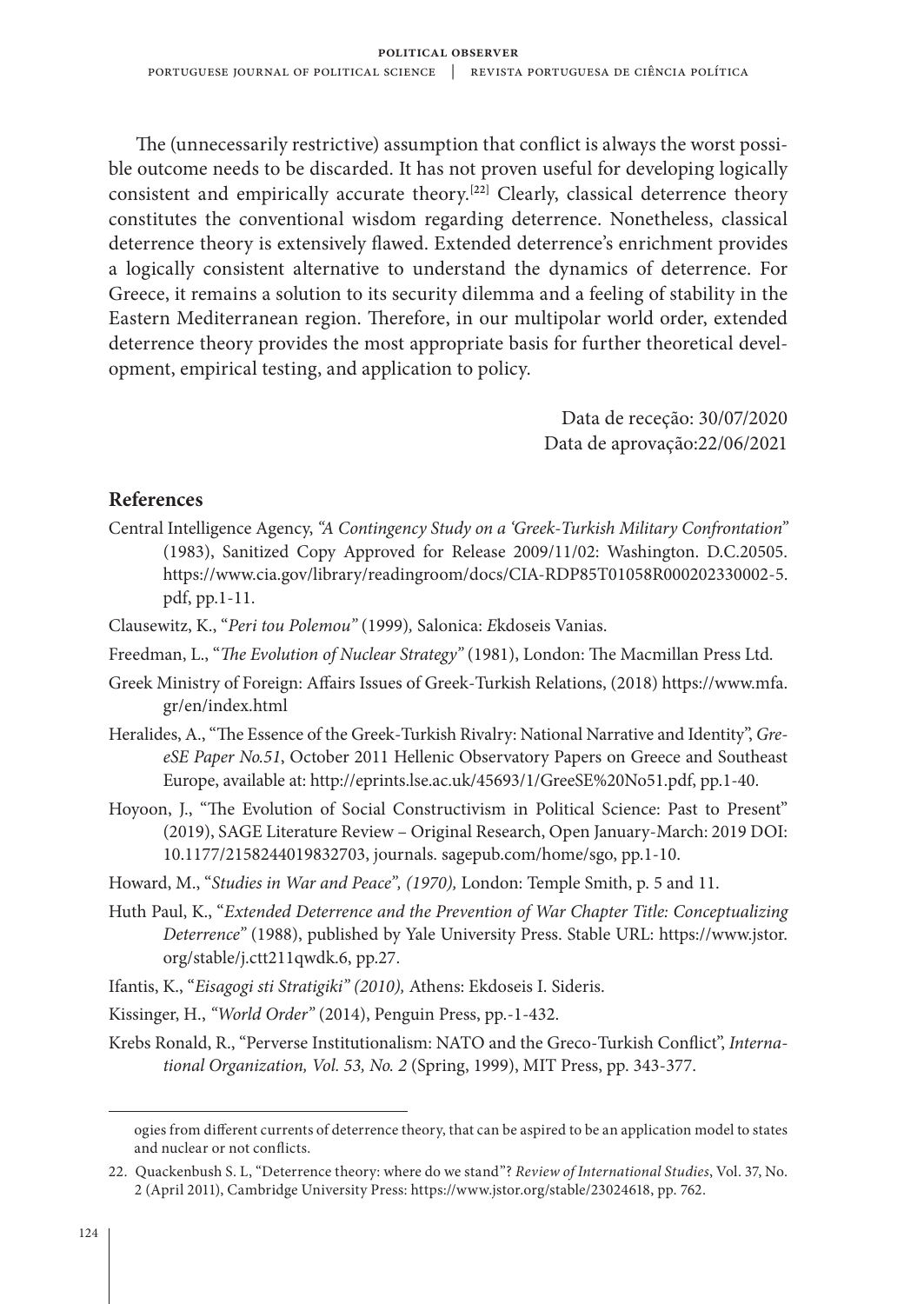Lebow, "Clausewitz and Nuclear Crisis Stability" (1988) *Political Science Quarterly, 103,1*.

- Lupovici, A., "The Emerging Fourth Wave of Deterrence Theory-Toward a New Research Agenda" (2010), *International Studies Quarterly, 54*, p.705-732.
- Mazarr, M. J, "Understanding Deterrence", *RAND Corporation* (2018), https://www.rand.org/ content/dam/rand/pubs/perspectives/PE200/PE295/RAND\_PE295.pdf, pp.1-14
- MccGWire, M., "Nuclear deterrence" (2006) *International Affairs* 82,4, pp. 771-784.
- McDonough, S. D, "Nuclear Superiority, The 'new triad' and the evolution of nuclear strategy" (2006), *Adelphi Paper 383*, The International Institute for Strategic Studies.
- Morgan, P. M, "The State of Deterrence in International Politics Today" (2012), *Contemporary Security Policy*, 33,1, pp.85-107.
- Paul, T. V., Morgan M. P., Wirtz J. J., (ed.), "*Complex Deterrence, Strategy in the Global Age",* (2009), Chicago and London: The University of Chicago Press.
- Payne Keith, B., "*The Fallacies of Cold War Deterrence and a New Direction, Chapter Title: Cold War Deterrence Theory and Practice",* (2001) University Press of Kentucky. Stable URL: https://www.jstor.org/stable/j.ctt130hnf1.5 ppp.35
- Paret, P., "*Oi Dimiourgoi tis Sigxorinis Stratigikis",* (2004), Athens: *Ε*kdoseis K. Touriki.
- Placek, K., "The Democratic Peace Theory" (2012), International Relations ISSN 2053-8626, https://www.e-ir.info/2012/02/18/the-democratic-peace-theory/, pp.1-10.
- Powell, R., "Nuclear Deterrence Theory, Nuclear Proliferation, and National Missile Defense" (2003), *International Security, 27, 4*, pp.86-118.
- Quackenbush, S. L., "Deterrence theory: where do we stand?", *Review of International Studies*, Vol. 37, No. 2 (April 2011), Cambridge University Press, https://www.jstor.org/stable/23024618 pp. 761.
- Pagoulatos G., & Sokou Ka, "*US-Greece relations in the Biden era: Why the road to rebuilding the transatlantic alliance runs through Athens"*, Atlantic Council (and ELIAMEP), 2021, https://www.atlanticcouncil.org/blogs/new-atlanticist/us-greece-relations-in-thebiden-era-why-the-road-to-rebuilding-the-transatlantic-alliance-runs-through-athens/
- Payne Keith, B., *"The Fallacies of Cold War Deterrence and a New Direction"*, Chapter Title: *"Cold War Deterrence Theory and Practice",* University Press of Kentucky. Stable URL: https://www.jstor.org/stable/j.ctt130hnf1.5 pp.35.
- Richard C. Bush, Vanda Felbab-Brown, Martin S. Indyk, Michael E. O'Hanlon, Steven Pifer, & Kenneth M Pollack Monday, *"U.S. Nuclear and Extended Deterrence: Considerations and Challenges"* (2010), Foreign Policy at Brookings, https://www.brookings.edu/research/u-s-nuclear-and-extended-deterrence-considerations-and-challenges/ , pp.1-69.
- Schelling, T., '*The Strategy of Conflict'* (1963)*,* New York: Oxford University Press.
- Schwartz, K. D., "The Future of Deterrence", *SWP Research Paper*, Stiftung Wissenschaft und Politik, German Institute for International and Security Affairs (2005), https://www. swp-berlin.org/fileadmin/contents/products/research\_papers/Microsoft\_Word\_\_\_ S13\_05\_swz\_engl\_ks.pdf), pp. 1-36.
- Stivachtis, Y. A., "*Living with Dilemmas: Greek-Turkish Relations at the Rise of the 21st Century, Identifying the Greek-Turkish Dilemmas"*, (2000) available at: http://www.hgm-wien.at/ pdf\_pool/publikationen/03\_jb00\_25.pdf, p.1-14.